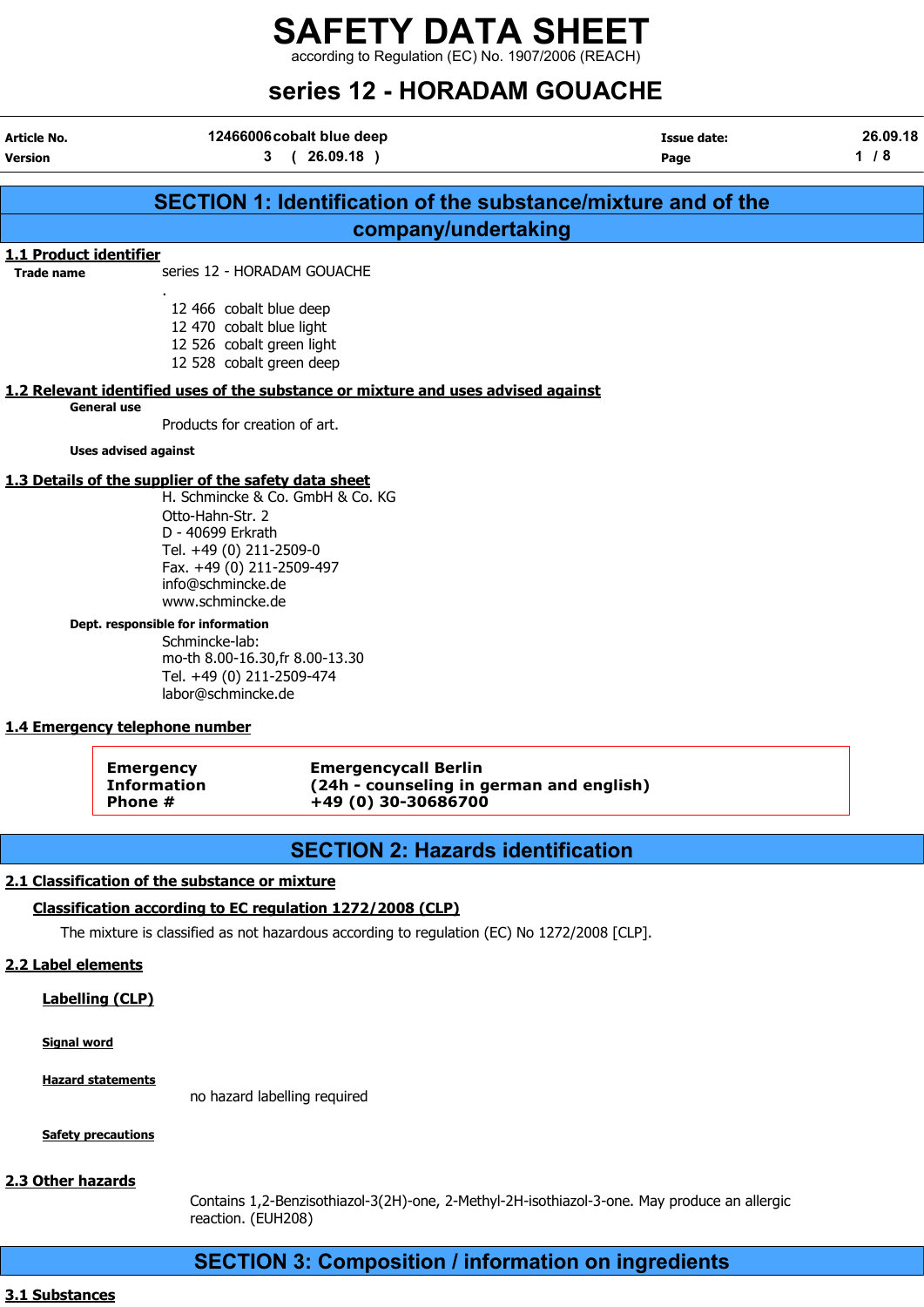according to Regulation (EC) No. 1907/2006 (REACH)

## series 12 - HORADAM GOUACHE

| Article No. | 12466006 cobalt blue deep | Issue date: | 26.09.18 |
|-------------|---------------------------|-------------|----------|
| Version     | 26.09.18                  | Page        |          |

#### Chemical characterisation

pigment gum arabic **Water** CAS-Number EINECS / ELINCS / NLP EU index number Customs tariff number REACH registration No. RTECS-no. Hazchem-Code CI-Number 12 466 PB74 PB28

12 470 PB28 12 526 PG19 12 528 PG26

#### 3.2 Mixtures

#### Additional information

## SECTION 4: First aid measures

#### 4.1 Description of first aid measures

#### General information

No special measures are required.

If you feel unwell, seek medical advice (show the label where possible).

#### In case of inhalation

No special measures are required.

If you feel unwell, seek medical advice (show the label where possible).

#### In case of skin contact

Thoroughly wash skin with soap and water.

Seek medical attention if irritation persists.

#### After eye contact

In case of contact with eyes, rinse immediately with plenty of flowing water for 10 to 15 minutes holding eyelids apart. Seek medical attention if irritation persists.

#### After swallowing

Rinse mouth with water. Let water be drunken in little sips (dilution effect). Get medical advice/attention if you feel unwell.

#### 4.2 Most important symptoms and effects, both acute and delayed

#### 4.3 Indication of any immediate medical attention and special treatment needed

## SECTION 5: Firefighting measures

#### 5.1 Extinguishing media

#### Suitable extinguishing media

Product is non-combustible. Extinguishing materials should therefore be selected according to surroundings.

#### Extinguishing media which must not be used for safety reasons

water Full water jet

#### 5.2 Special hazards arising from the substance or mixture

In case of fire may be liberated: Carbon monoxide and carbon dioxide

#### 5.3 Advice for firefighters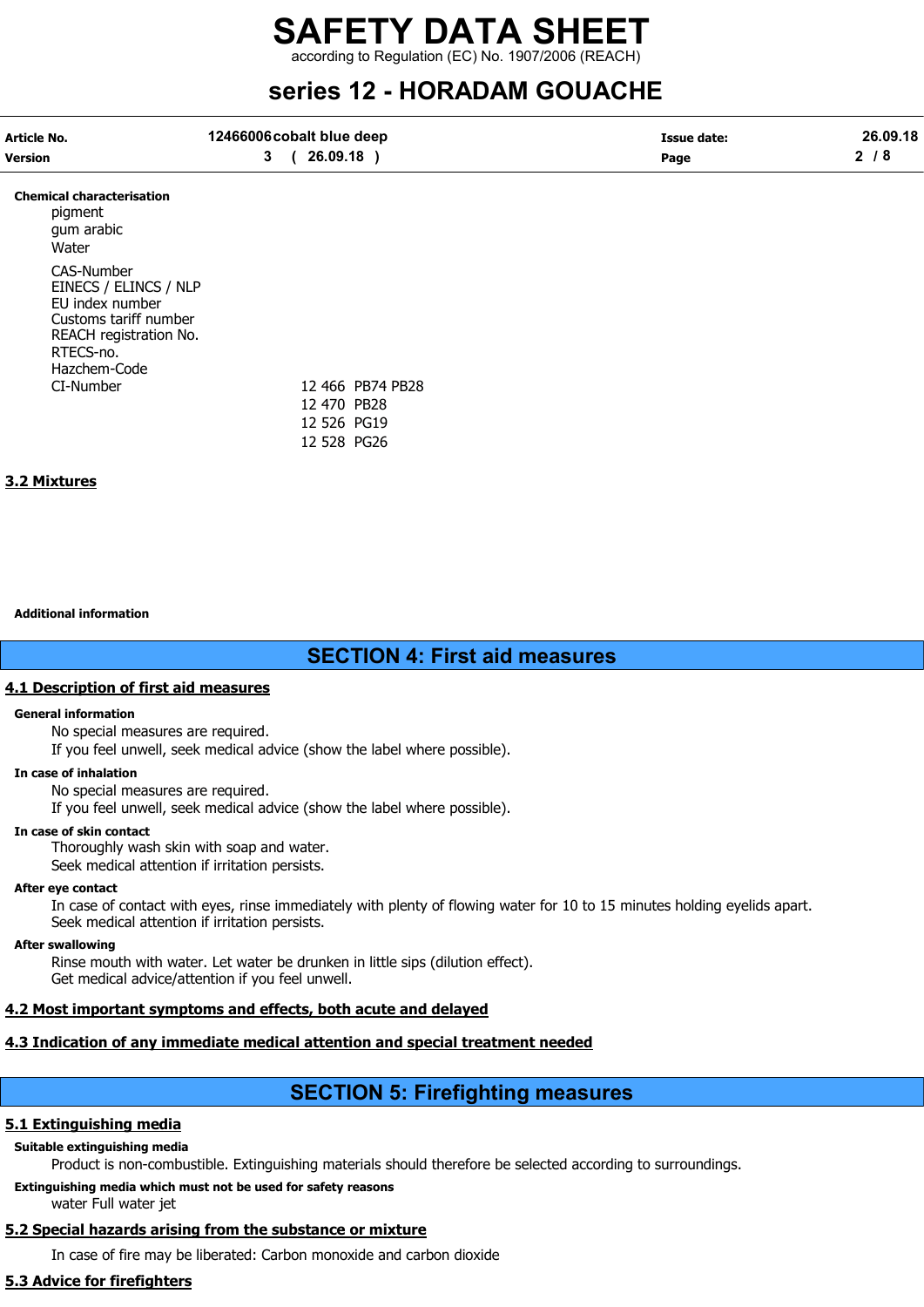according to Regulation (EC) No. 1907/2006 (REACH)

## series 12 - HORADAM GOUACHE

| <b>Article No.</b> | 12466006 cobalt blue deep | Issue date: | 26.09.18 |
|--------------------|---------------------------|-------------|----------|
| Version            | 26.09.18                  | Page        |          |

#### Special protective equipment for firefighters

Additional information

## SECTION 6: Accidental release measures

#### 6.1 Personal precautions, protective equipment and emergency procedures

Avoid contact with skin, eyes, and clothing.

#### 6.2 environmental precautions

Discharge into the environment must be avoided.

#### 6.3 Methods and material for containment and cleaning up

Methods for cleaning up Take up mechanically. Wash spill area with plenty of water.

Additional information

#### 6.4 Reference to other sections

Dispose of waste according to applicable legislation. refer to section 13

#### SECTION 7: Handling and storage

#### 7.1 Precautions for safe handling

#### Advices on safe handling

Handle in accordance with good industrial hygiene and safety practice.

#### Precautions against fire and explosion

#### 7.2 Conditions for safe storage, including any incompatibilities

## Requirements for storerooms and containers

Keep container tightly closed.

#### Hints on joint storage Storage class

#### Further details

storage temperature: 5 - 30 °C

Protect from moisture contamination.

#### 7.3 Specific end use(s)

No special measures necessary if stored and handled as prescribed.

#### SECTION 8: Exposure controls/personal protection

#### 8.1 Control parameters

#### 8.2 Exposure controls

#### Occupational exposure controls

Respiratory protection

With the formation of dust, use a dust mask.

#### Hand protection

Protect skin by using skin protective cream.

#### Eye protection

**Goggles** 

#### Body protection

Wear suitable protective clothing. Wash contaminated clothing prior to re-use.

#### General protection and hygiene measures

#### After work, wash hands and face.

## SECTION 9: Physical and chemical properties

#### 9.1 information on basic physical and chemical properties

| <b>Form</b>  | pasty            |
|--------------|------------------|
| Colour       | pigmented        |
| <b>Odour</b> | almost odourless |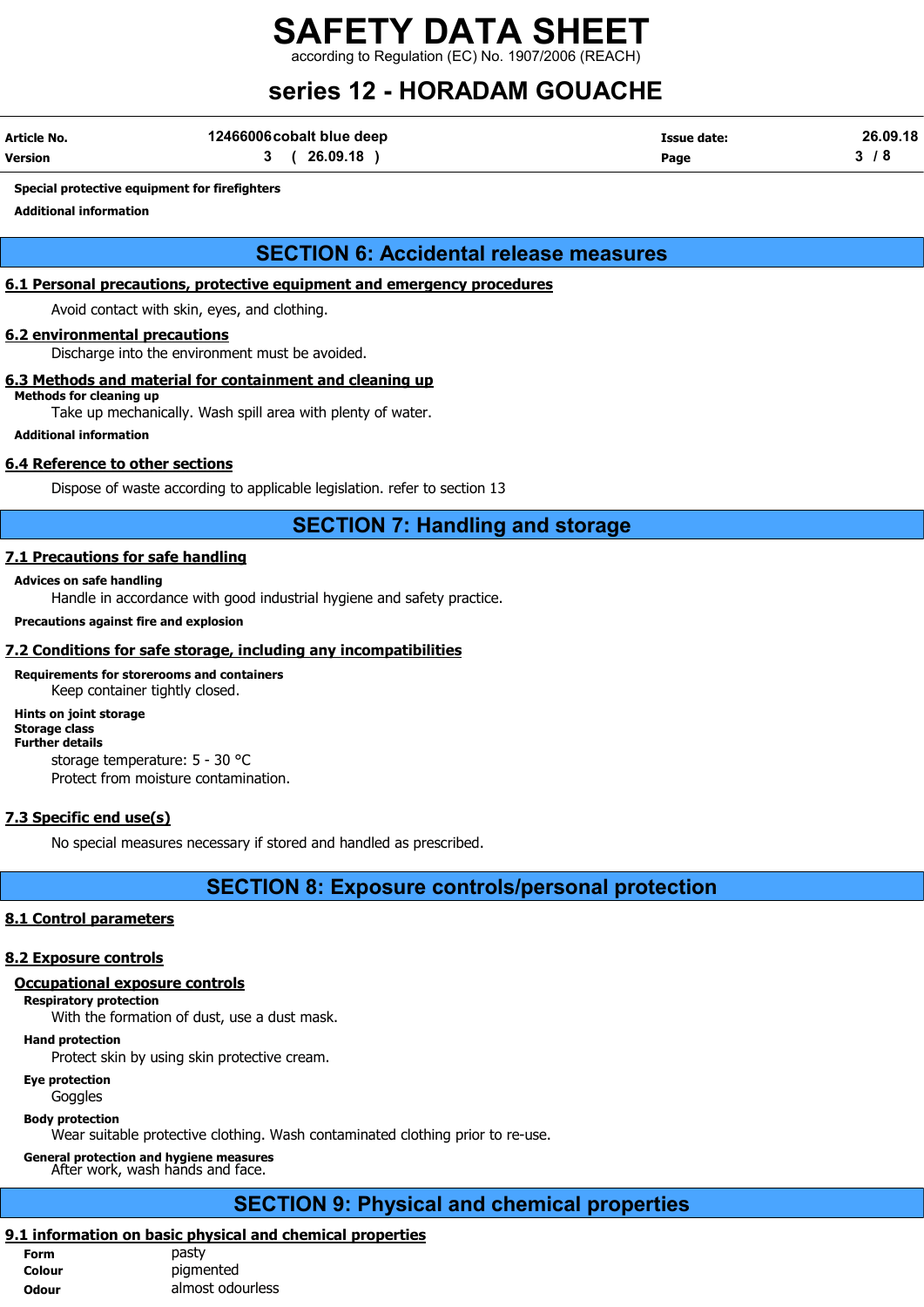## SAFETY DATA SHEET according to Regulation (EC) No. 1907/2006 (REACH)

# series 12 - HORADAM GOUACHE

| 3(26.09.18) |     |                  |      |     |
|-------------|-----|------------------|------|-----|
|             |     |                  | Page | 4/8 |
| min         | max |                  |      |     |
|             |     |                  |      |     |
|             |     |                  |      |     |
|             |     |                  |      |     |
|             |     |                  |      |     |
|             |     |                  |      |     |
|             |     |                  |      |     |
|             |     |                  |      |     |
|             |     |                  |      |     |
|             |     |                  |      |     |
|             |     |                  |      |     |
|             |     |                  |      |     |
|             |     |                  |      |     |
|             |     | 20 °C            |      |     |
|             | 8   |                  |      |     |
|             |     |                  |      |     |
|             |     |                  |      |     |
|             |     |                  |      |     |
|             |     |                  |      |     |
|             | 5,5 | $1,7 - 2,1$ kg/l |      |     |

## 9.2 Other information

## SECTION 10: Stability and reactivity

#### 10.1 Reactivity

No hazardous reaction when handled and stored according to provisions.

#### 10.2 Chemical stability

Product is stable under normal storage conditions.

#### 10.3 Possibility of hazardous reactions

10.4 Conditions to avoid

frost and heat

#### 10.5 Incompatible materials

strong acids oxidizing agents Strong alkali

#### 10.6 Hazardous decomposition products

No known hazardous decomposition products.

## SECTION 11: Toxicological information

## 11.1 Information on toxicological effects

Acute toxicity No data available In case of inhalation

No data available

After swallowing

No data available

In case of skin contact No data available After eye contact

No data available

## Practical experience

#### General remarks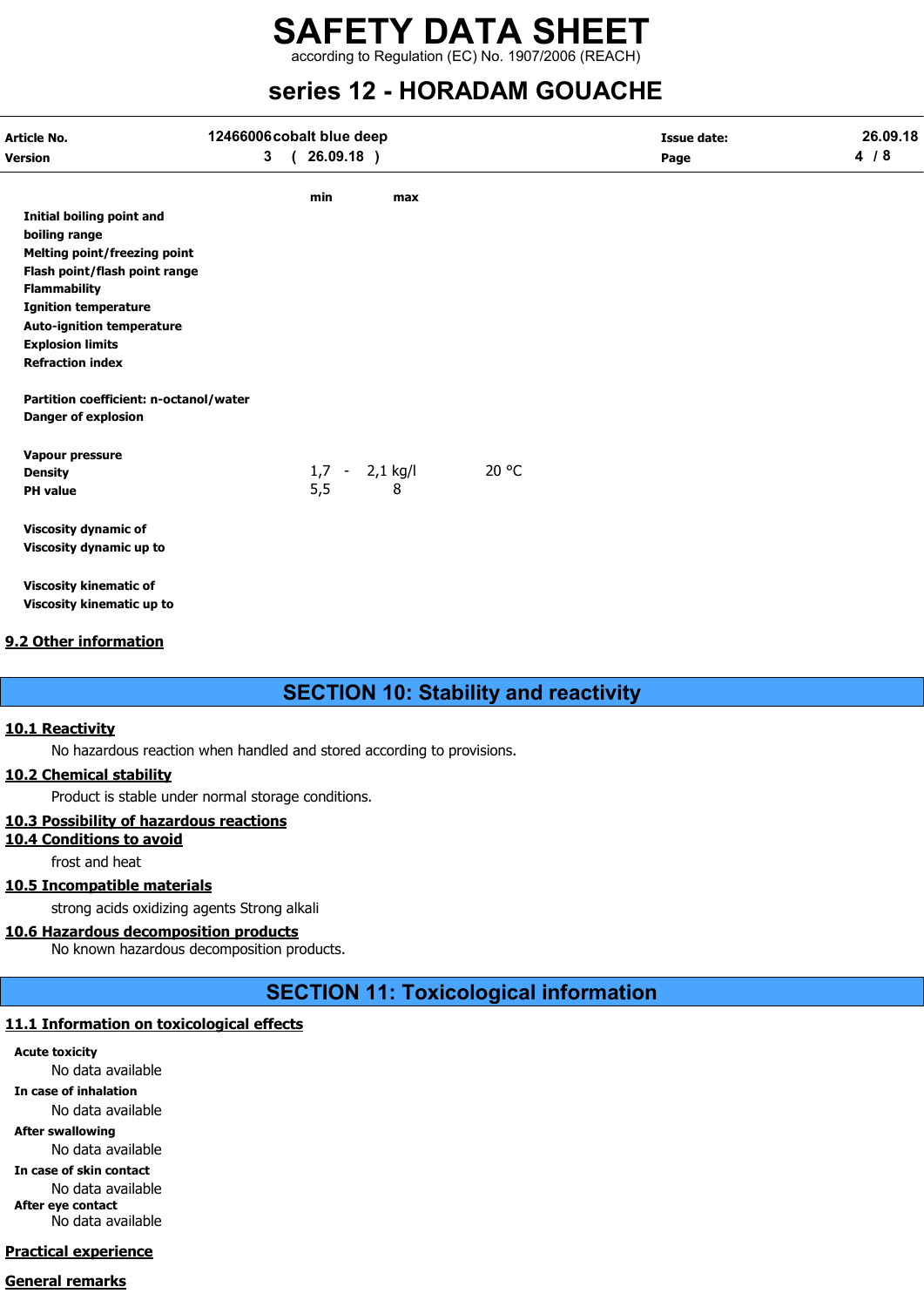according to Regulation (EC) No. 1907/2006 (REACH)

# series 12 - HORADAM GOUACHE

| Article No.    | 12466006 cobalt blue deep | Issue date: | 26.09.18 |
|----------------|---------------------------|-------------|----------|
| <b>Version</b> | 3(26.09.18)               | Page        | 5/8      |

#### Toxicological tests

## SECTION 12: Ecological information

#### 12.1 Toxicity

Aquatic toxicity Water Hazard Class 1 WGK catalog number General information

#### 12.2 Persistence and degradability

Further details Product is partially biodegradable. Oxygen demand

#### 12.3 Bioaccumulative potential

Bioconcentration factor (BCF) Partition coefficient: n-octanol/water

## 12.4 Mobility in soil

No data available

### 12.5 Results of PBT and vPvB assessment

No data available

#### 12.6 Other adverse effects

General information

#### Ecotoxicological effects

SECTION 13: Disposal considerations

#### 13.1 Waste treatment methods

#### **Product**

Waste key number 080112 waste paint and varnish other than those mentioned in 08 01 11 Recommendation

#### Contaminated packaging

Waste key number Recommendation

Non-contaminated packages may be recycled. Handle contaminated packages in the same way as the substance itself.

#### Additional information

SECTION 14: Transport information

#### 14.1 UN number

#### 14.2 UN proper shipping name

ADR, ADN No dangerous good in sense of these transport regulations. IMDG, IATA

#### 14.3 Transport hazard class(es)

ADR, ADN IMDG IATA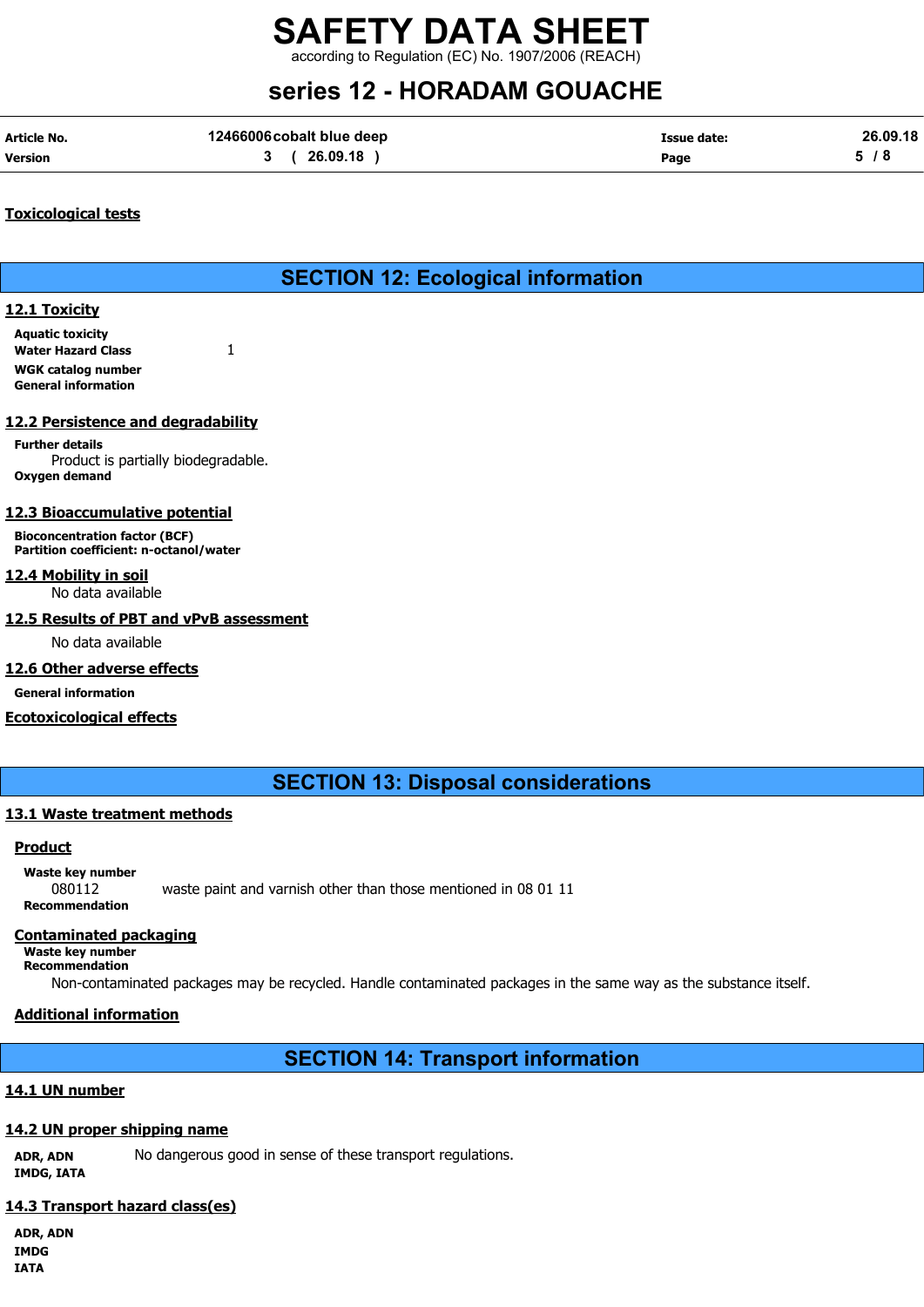according to Regulation (EC) No. 1907/2006 (REACH)

## series 12 - HORADAM GOUACHE

| Article No.    | 12466006 cobalt blue deep | <b>Issue date:</b> | 26.09.18 |
|----------------|---------------------------|--------------------|----------|
| <b>Version</b> | 26.09.18                  | Page               |          |

#### 14.4 Packing group

#### 14.5 Environmental hazards

Marine Pollutant - IMDG Marine Pollutant - ADN

#### 14.6 Special precautions for user

#### Land transport

Code: ADR/RID Kemmler-number Hazard label ADR Limited quantities Contaminated packaging: Instructions Contaminated packaging: Special provisions Special provisions for packing together Portable tanks: Instructions Portable tanks: Special provisions Tank coding Tunnel restriction Remarks EQ Special provisions

#### Inland waterway craft

Hazard label Limited quantities Transport permitted Equipment necessary Ventilation Remarks EQ Special provisions

#### Sea transport

EmS Special provisions Limited quantities Contaminated packaging: Instructions Contaminated packaging: Special provisions IBC: Instructions IBC: Provisions Tank instructions IMO Tank instructions UN Tank instructions Special provisions Stowage and segregation Properties and observations Remarks EQ

#### Air transport

Hazard Passenger Passenger LQ Cargo ERG Remarks EQ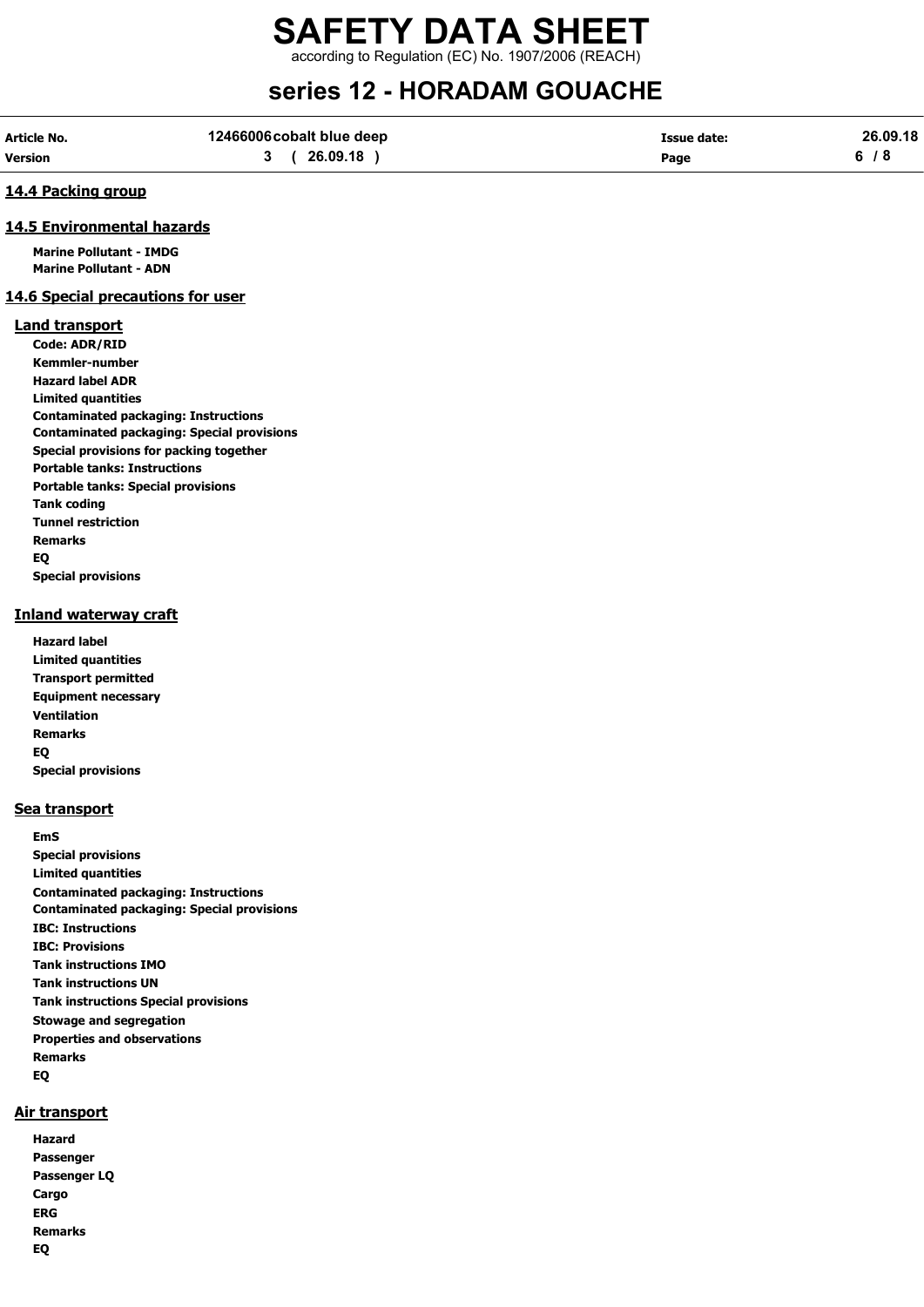according to Regulation (EC) No. 1907/2006 (REACH)

# series 12 - HORADAM GOUACHE

| Article No.    | 12466006 cobalt blue deep | <b>Issue date:</b> | 26.09.18 |
|----------------|---------------------------|--------------------|----------|
| <b>Version</b> | 3 (26.09.18               | Page               |          |

Special Provisioning

#### 14.7 Transport in bulk according to Annex II of MARPOL 73/78 and the IBC Code

No data available

## SECTION 15: Regulatory information

#### 15.1 Safety, health and environmental regulations/legislation specific for the substance or mixture

#### National regulations

#### **Europe**

Contents of VOC [%] 0 Contents of VOC  $[a/L]$ Further regulations, limitations and legal requirements

#### **Germany**

Storage class Water Hazard Class 1 WGK catalog number Incident regulation Information on working limitations Further regulations, limitations and legal requirements

#### Denmark

Further regulations, limitations and legal requirements

#### **Hungary**

Further regulations, limitations and legal requirements

#### Great Britain

Further regulations, limitations and legal requirements

#### Switzerland

Contents of VOC [%] Further regulations, limitations and legal requirements

#### **USA**

Further regulations, limitations and legal requirements Federal Regulations State Regulations

#### **Japan**

Further regulations, limitations and legal requirements

#### **Canada**

Further regulations, limitations and legal requirements

## 15.2 Chemical Safety Assessment

## SECTION 16: Other information

## Further information

Hazard statements (CLP)

Further information